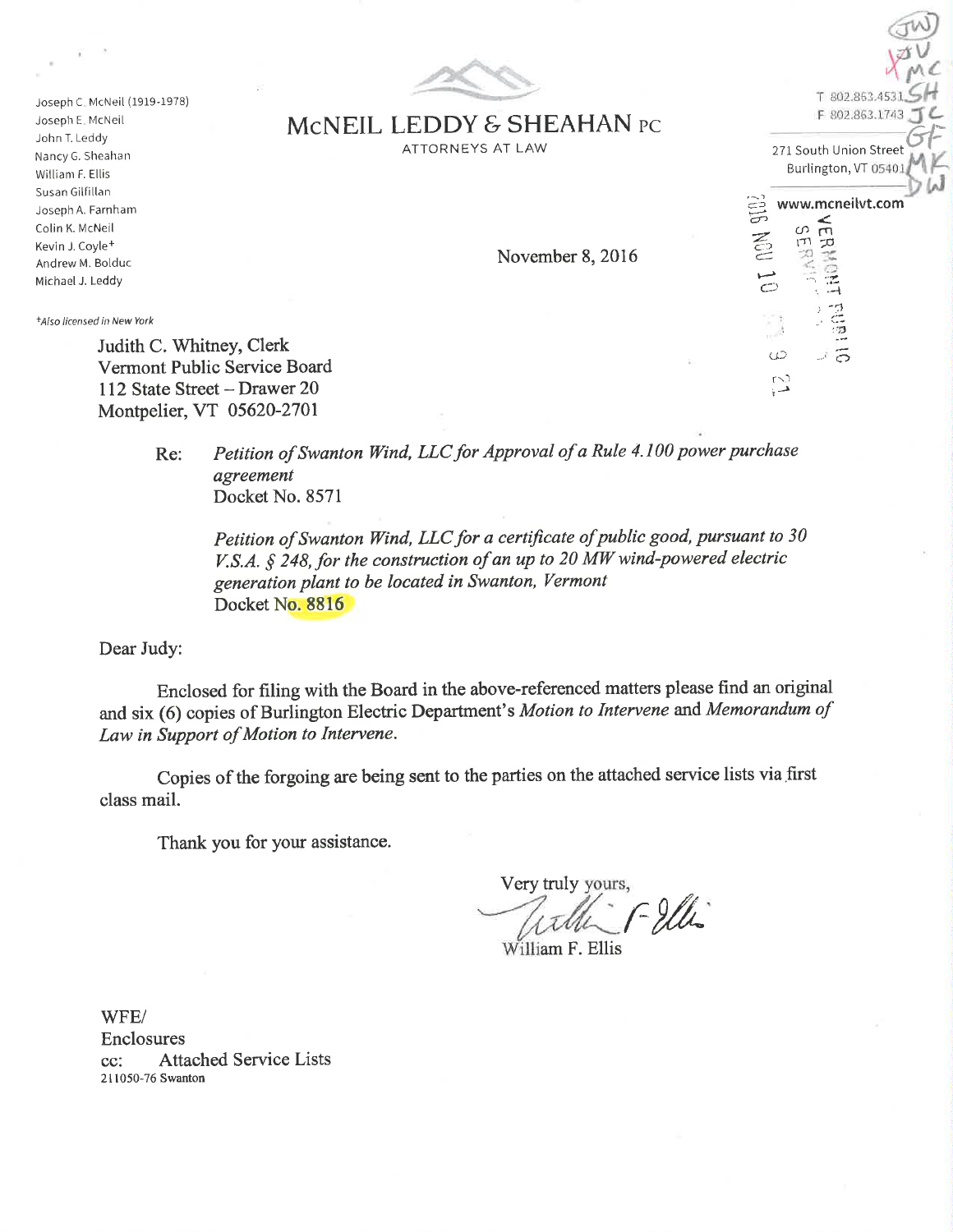#### **VERMONT PUBLIC** STATE OF VERMONT **SERVICE BOARD PUBLIC SERVICE BOARD**

Docket No. 8571

2016 NOV 10 AM 9 21

 $\mathcal{E}$ 

 $\lambda$ 

Petition of Swanton Wind, LLC for Approval of a Rule 4.100 power purchase agreement

Docket No. 8816

Petition of Swanton Wind, LLC for a certificate of public good, pursuant to 30 V.S.A. § 248, for the construction  $\lambda$ of an up to 20 MW wind-powered electric generation  $\lambda$ plant to be located in Swanton, Vermont  $\mathcal{L}$ 

## **MOTION TO INTERVENE**

NOW COMES City of Burlington Electric Department ("BED"), by and through its attorneys, McNeil, Leddy & Sheahan, P.C., and pursuant to Rule 2.209 of the Board's Rules of Practice, hereby moves to intervene in the above-captioned proceedings. In support of this motion, BED respectfully submits the accompanying Memorandum of Law.

DATED at Burlington, Vermont, this 8<sup>th</sup> day of November 2016.

# BURLINGTON ELECTRIC DEPARTMENT

By Tulli Filles

William F. Ellis, Esq. McNeil, Leddy & Sheahan, P.C. 271 South Union Street Burlington, VT 05401 **Attorneys for Movant** 



271 South Union St. Burlington, VT 05401 T 802.863.4531 F 802 863.1743

www.mcneilvt.com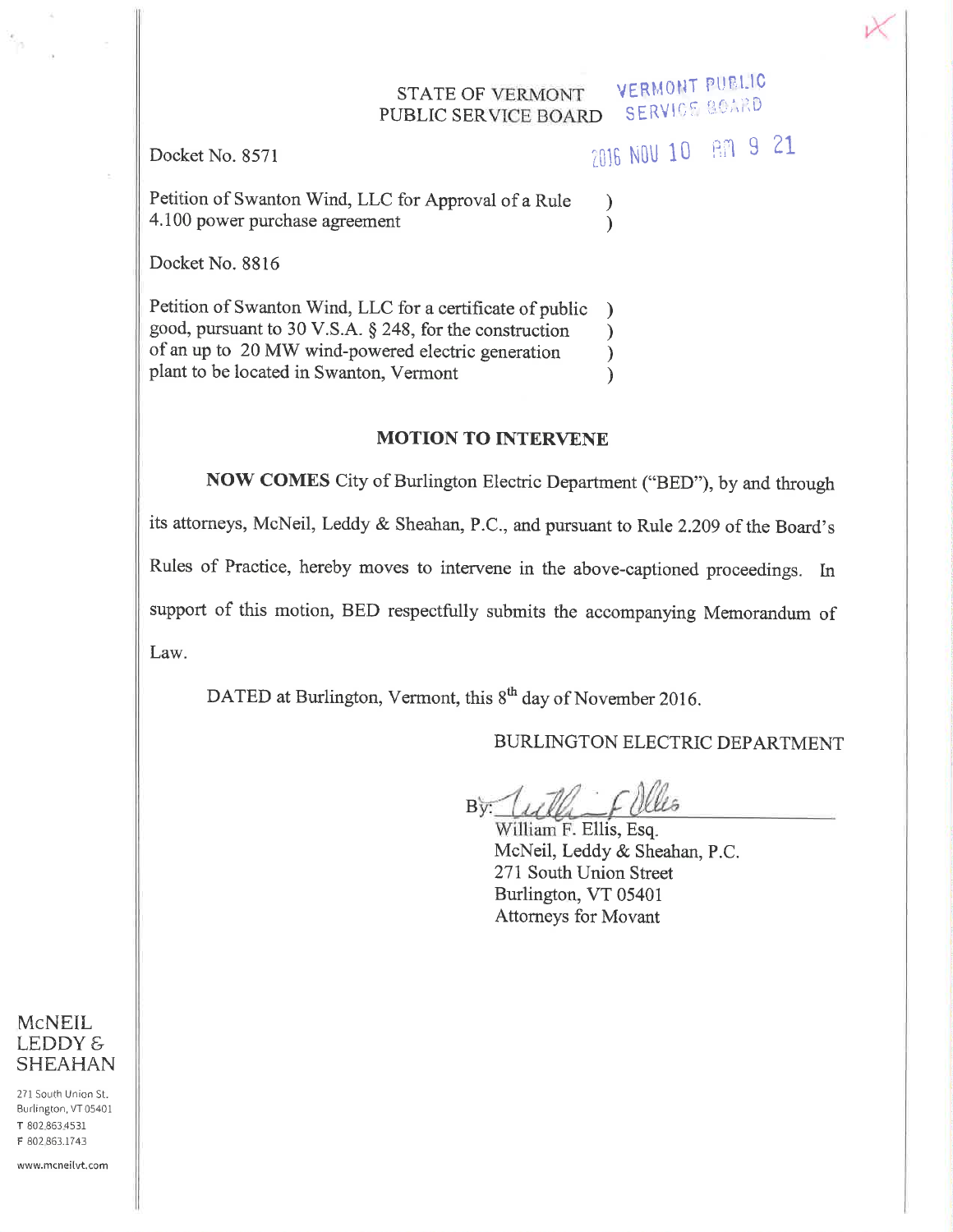#### **STATE OF VERMONT** PUBLIC SERVICE BOARD

 $\mathcal{F}$ 

 $\mathcal{E}$ 

**VERMONT PUBLIC SERVICE BOARD** 

Docket No. 8571

 $-22$ 

Petition of Swanton Wind, LLC for Approval of a Rule 4.100 power purchase agreement

Docket No. 8816

Petition of Swanton Wind, LLC for a certificate of public  $\lambda$ good, pursuant to 30 V.S.A. § 248, for the construction  $\mathcal{E}$ of an up to 20 MW wind-powered electric generation  $\mathcal{E}$ plant to be located in Swanton, Vermont  $\mathcal{L}$ 

#### **MEMORANDUM OF LAW IN SUPPORT OF MOTION TO INTERVENE**

City of Burlington Electric Department ("BED") respectfully submits this Memorandum of Law in support of its Motion to Intervene in the above-captioned

proceedings.

#### L. **BED IS ENTITLED TO INTERVENTION AS OF RIGHT**

BED seeks intervention as of right under Rule 2.209(A), which provides in part:

Upon timely application, a person shall be permitted to intervene in any proceeding... when the applicant demonstrates a substantial interest which may be adversely affected by the outcome of the proceeding, where the proceeding affords the exclusive means by which the applicant can protect that interest and where the applicant's interest is not adequately represented by existing parties.

Vt. P.S.B. Rule  $2.209(A)(3)$ . As outlined below, BED satisfies the criteria entitling it to

intervention as of right.

 $A_{\cdot}$ BED's Motion to Intervene is Timely.

To BED's knowledge, no deadlines for motions to intervene have been formally established in either proceeding as of the date of this filing. BED's motion, therefore, must be considered timely.

271 South Union St. Burlington, VT 05401 T 802.863.4531 F 802 863 1743

**SHEAHAN** 

**McNEIL** LEDDY &

www.mcneilvt.com

2016 NOV 10 80 9 21

1.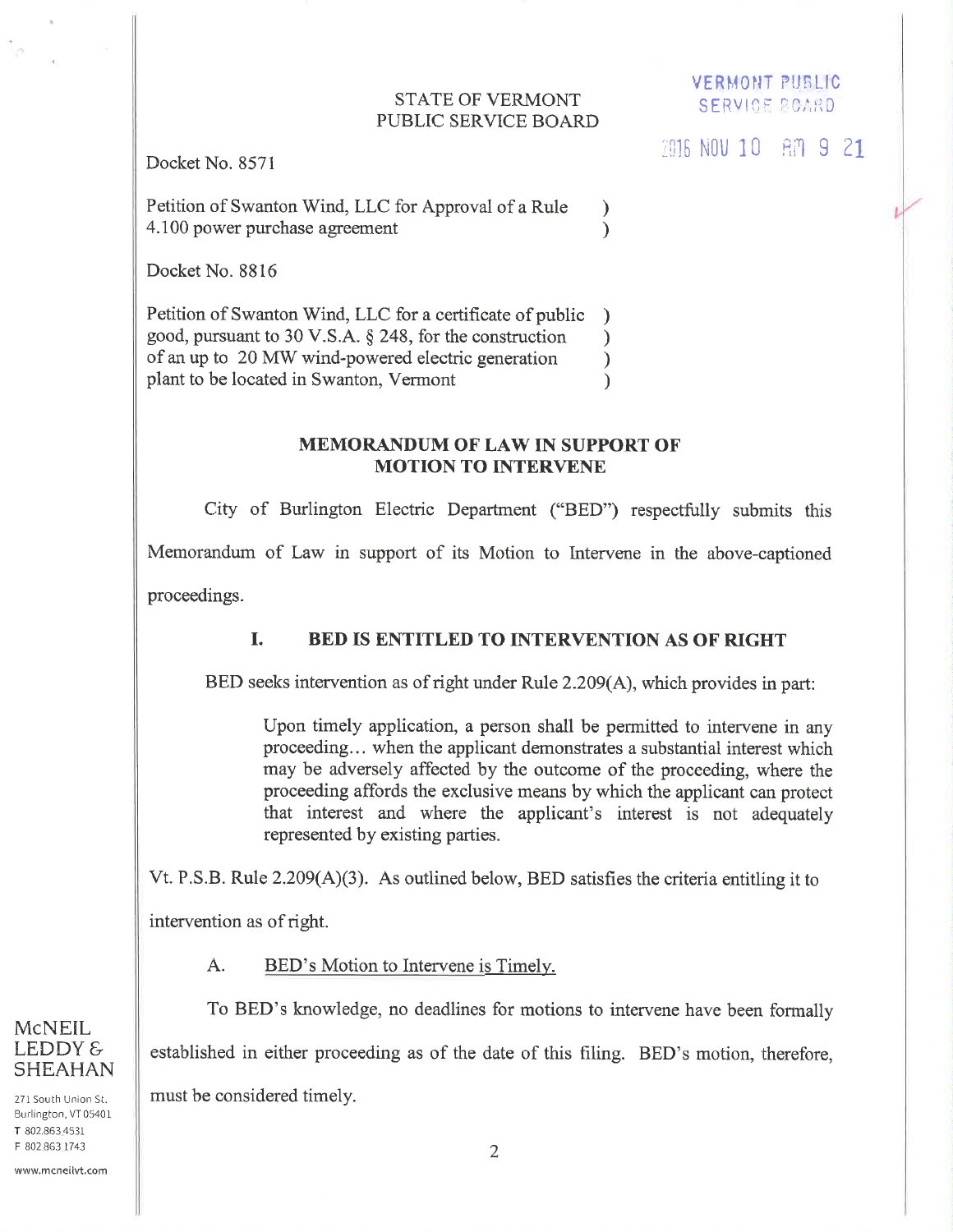## B. BED has Substantial Interests that may be Adversely Affected by the Outcome of these Proceedings.

Swanton Wind, LLC's (Swanton Wind's") petition in Docket 8571 requests approval of a long-term power purchase agreement ("PPA") with levelized rates and, as such, must be found to satisfy the substantive criteria of 30 V.S.A. § 248 before it can be approved. Vt. P.S.B. Rule 4.104 (H) (now superseded). As a Vermont electric distribution utility, BED is required to purchase its pro-rata share of all electricity produced by Swanton Wind under the superseded version of Rule 4.100, assuming Swanton Wind establishes its entitlement under that version of the Rule. BED, on behalf of its consumer-owners, has a substantial interest in ensuring that the energy and capacity it may be required to purchase from Swanton Wind under the proposed PPA if its facility is approved and constructed is needed to meet Vermont's present and future demand for service under 30 V.S.A.  $\S$  248(b)(2).

BED also has a substantial interest in ensuring the purchase of the output from the proposed facility pursuant to the proposed PPA will result in an economic benefit for the State of Vermont and its residents, including BED's consumer-owners. 30 V.S.A. §  $248(b)(4)$ . BED's required purchase of the output from the proposed facility where the output is not needed to meet present and future demand and/or where such purchase does not result in an economic benefit to the State would adversely affect BED's substantial interests.

Moreover, BED has made a significant investment in both owned and contractedfor renewable generation located in the Northern Vermont region (i.e., McNeil Generating Station, Winooski One hydroelectric facility, Georgia Mountain Community

## McNEIL LEDDY & SHEAHAN

है जु

271 South Union St. Burlington, VT 05401 T 802.863.4531 F 802 863.1743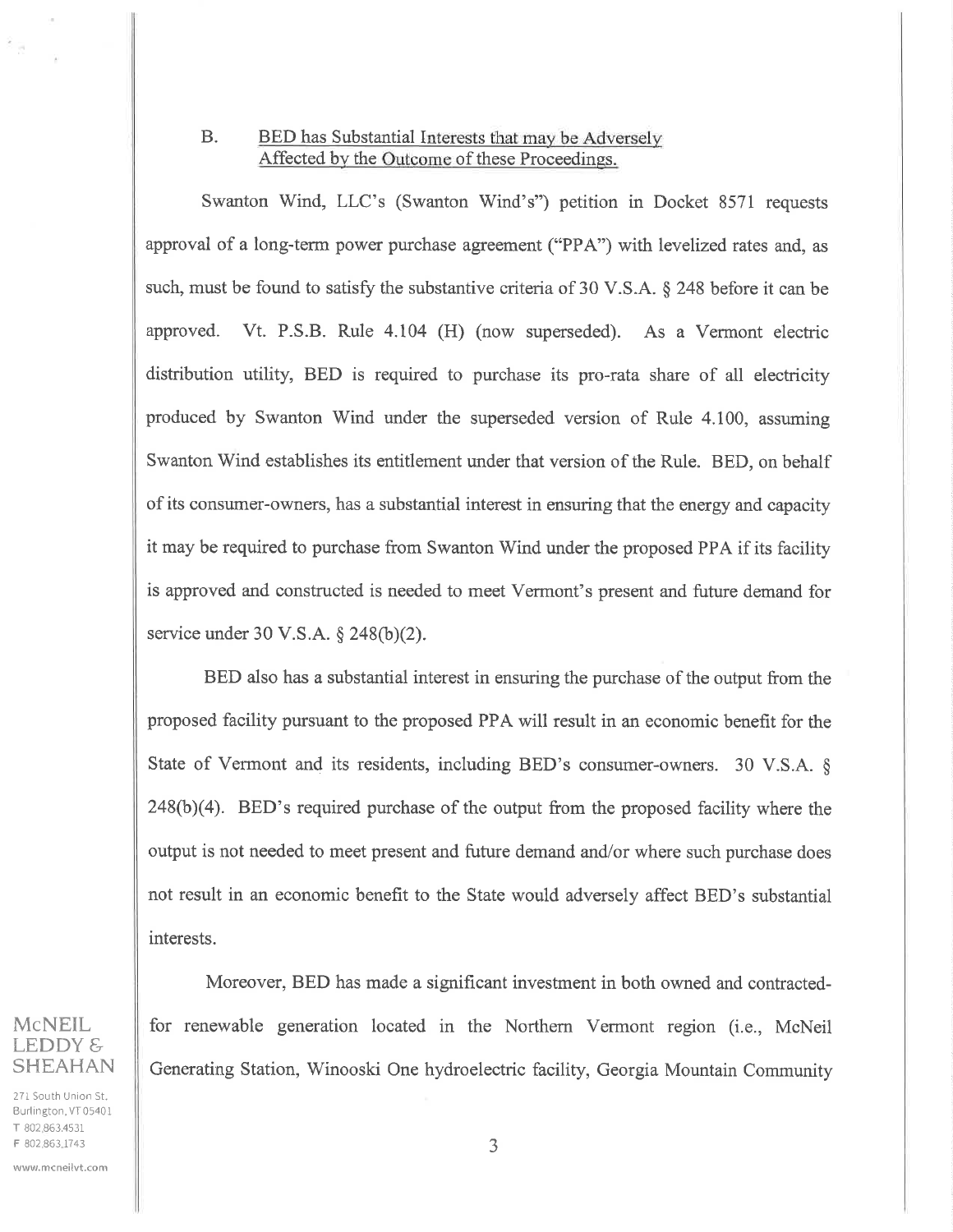Wind, Vermont Wind, and solar arrays). These renewable generation facilities have been subject to curtailment by ISO-New England in the past. Information in BED's possession indicates that additional power injections in the Northem Vermont region could increase the frequency and magnitude of such curtailments to BED's (and Vermont's) financial detriment. Additionally, construction of the proposed generation in an "export constrained" area of Vermont's electrical system couid reduce the per hour value of existing renewable generation in Northern Vermont. All of these substantial interests could be adversely impacted by the construction of the proposed generating plant.

C. These Proceedings Provide BED with the Exclusive Means by Which it can Protect its Substantial Interests and its Interests will not be Adequately Represented by Existing Parties.

Dockets 8571 and 8816 are the only proceedings of which BED is aware that will allow it to protect its substantial interests as outlined above. Furthermore, BED's substantial interests are unique given the amount of owned and contracted-for renewable generation in its portfolio (both in total and relative to its load). These interests will not be adequately represented unless it is allowed to intervene. In light of the foregoing, BED should be allowed to intervene in these proceedings as a matter of right.

### II. IN THE ALTERNATIVE, BED IS ENTITLED TO PERMISSIVE INTERVENTION

In the alternative, BED moves for permissive intervention. Rule 2.209(8) provides in part that the Board, in its discretion, may permit a person to interyene when that person "demonstrates a substantial interest which may be affected by the outcome of the proceeding." Vt. P.S.B. Rule 2.209(8). In exercising its discretion, the Board is to consider the following:

> (1) whether the applicant's interest will be adequately protected by other parties; (2) whether alternative means exist by which the applicant's

## McNEIL.  $LEDDYE$ SHEAHAN

Ŧ.y

271 South Union St. Burlington, VT 05401 T 802.863.453r F 802.863.1743

www.mcneilvt.com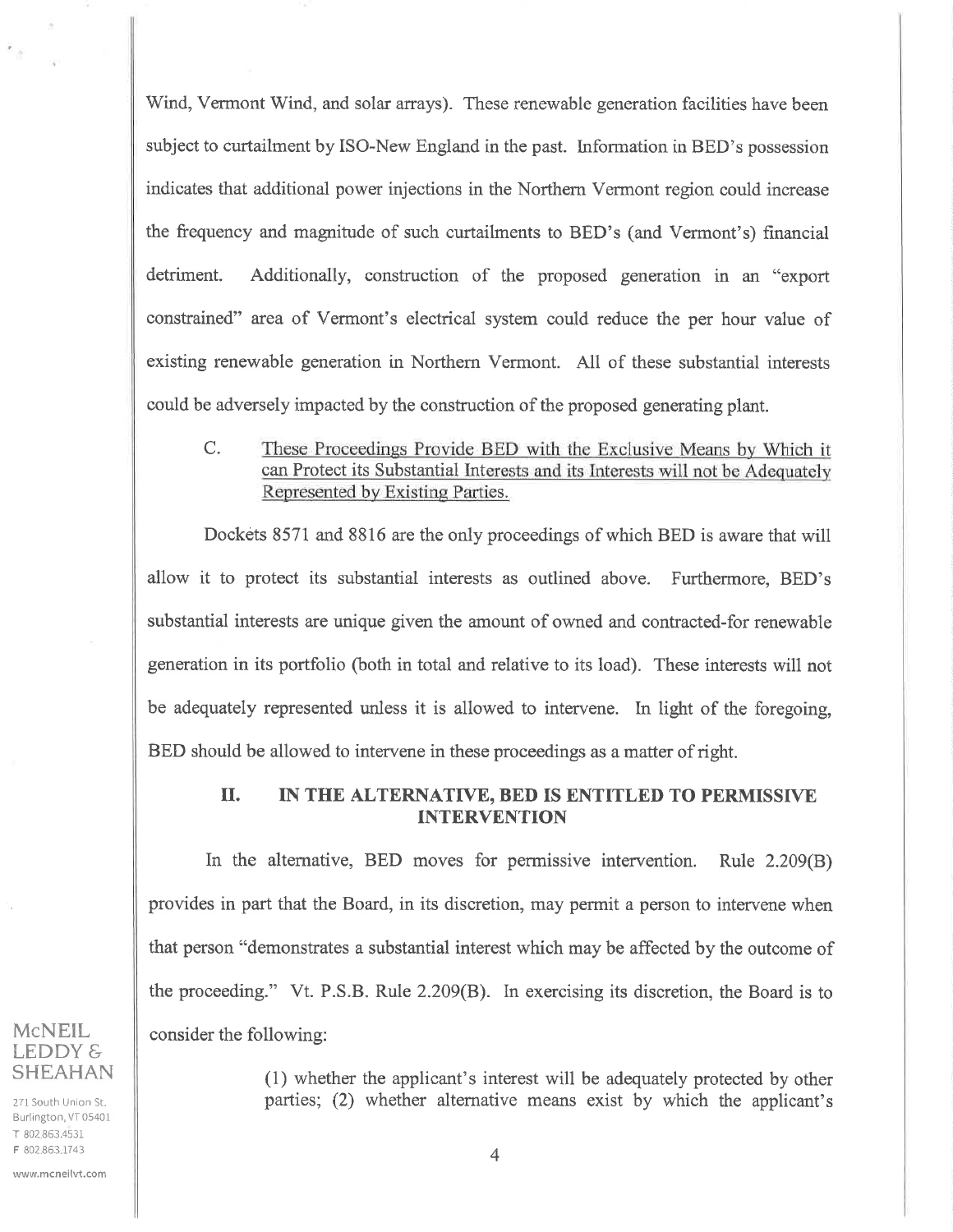interest can be protected; and (3) whether intervention will unduly delay the proceeding or prejudice the interests of existing parties or of the public.

Id. As set forth above, BED's substantial and unique interests will not adequately represented in these proceedings unless it is allowed to intervene, and no altemative means for protecting BED's interests exist. In addition, BED's intervention will not unduly delay these proceedings or prejudice the interests of the parties or the public.

#### **CONCLUSION**

WHEREFORE, based upon the foregoing, BED's motion to intervene as of right should be granted. In the alternative, BED should be granted permissive intervention.

DATED at Burlington, Vermont, this 8<sup>th</sup> day of November 2016.

Respectfully submitted,

William F. Ellis, Esq. McNeil, Leddy & Sheahan, P.C. 271 South Union Street Burlington, VT 05401 Attorneys for Burlington Electric Department

cc: Attached Service Lists

2lIQ50-76 Swanton

# **McNEIL** LEDDY & **SHEAHAN**

271 South Union St. Burlington, VT05401 T 802.863.453r F 802.863 1743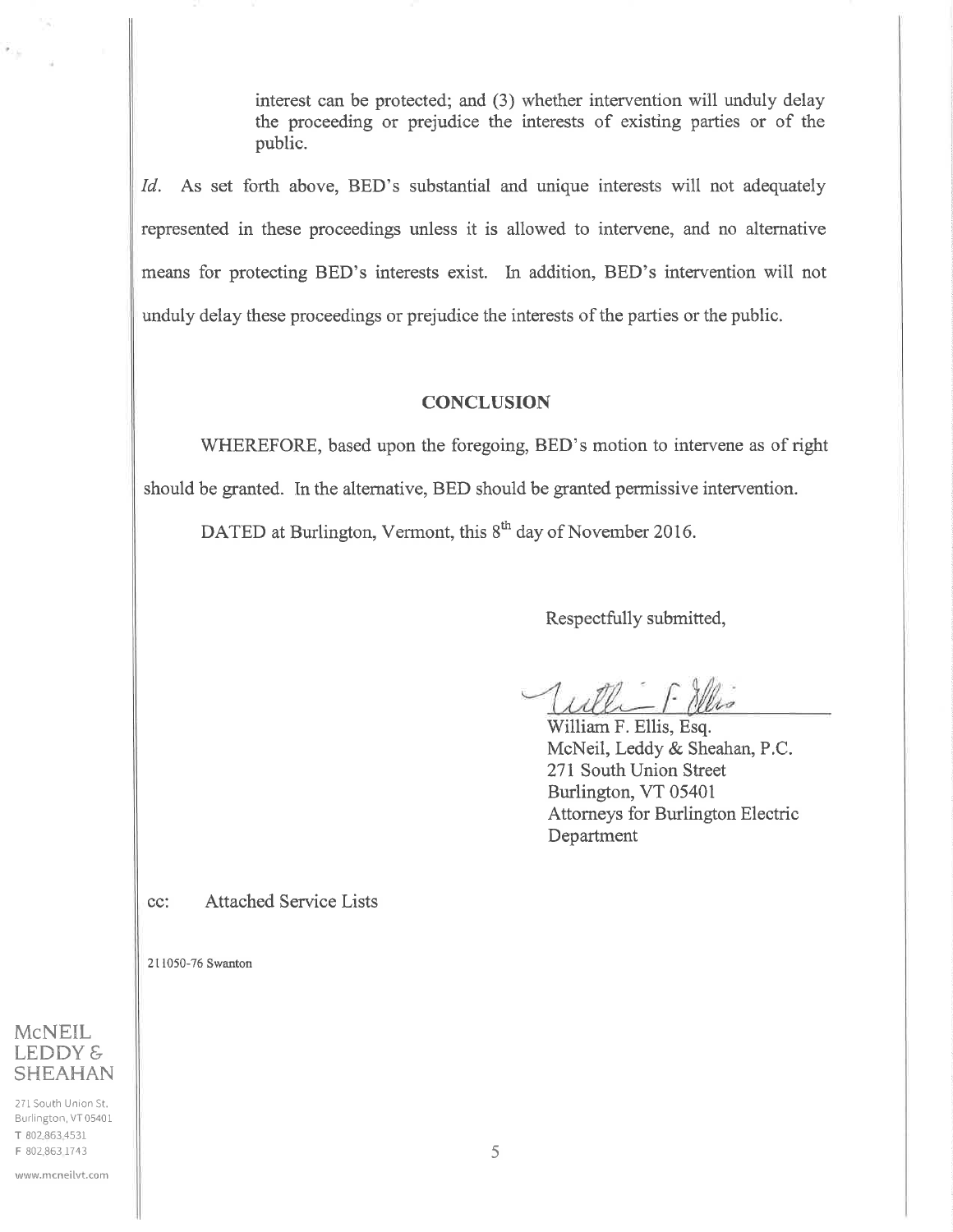PSB Docket No. 8571 - Service List

James L. Gibbons City of Burlington Electric Department 585 Pine Street Burlington, VT 05401

JoAnn Q. Carson (Court Reporter) l1 Northshore Drive Burlington, VT 05408

Kim Sears (Court Reporter) 18 Paddoçk Lane Williston, VT 05495

(Not a Party, but requests Notices and Orders)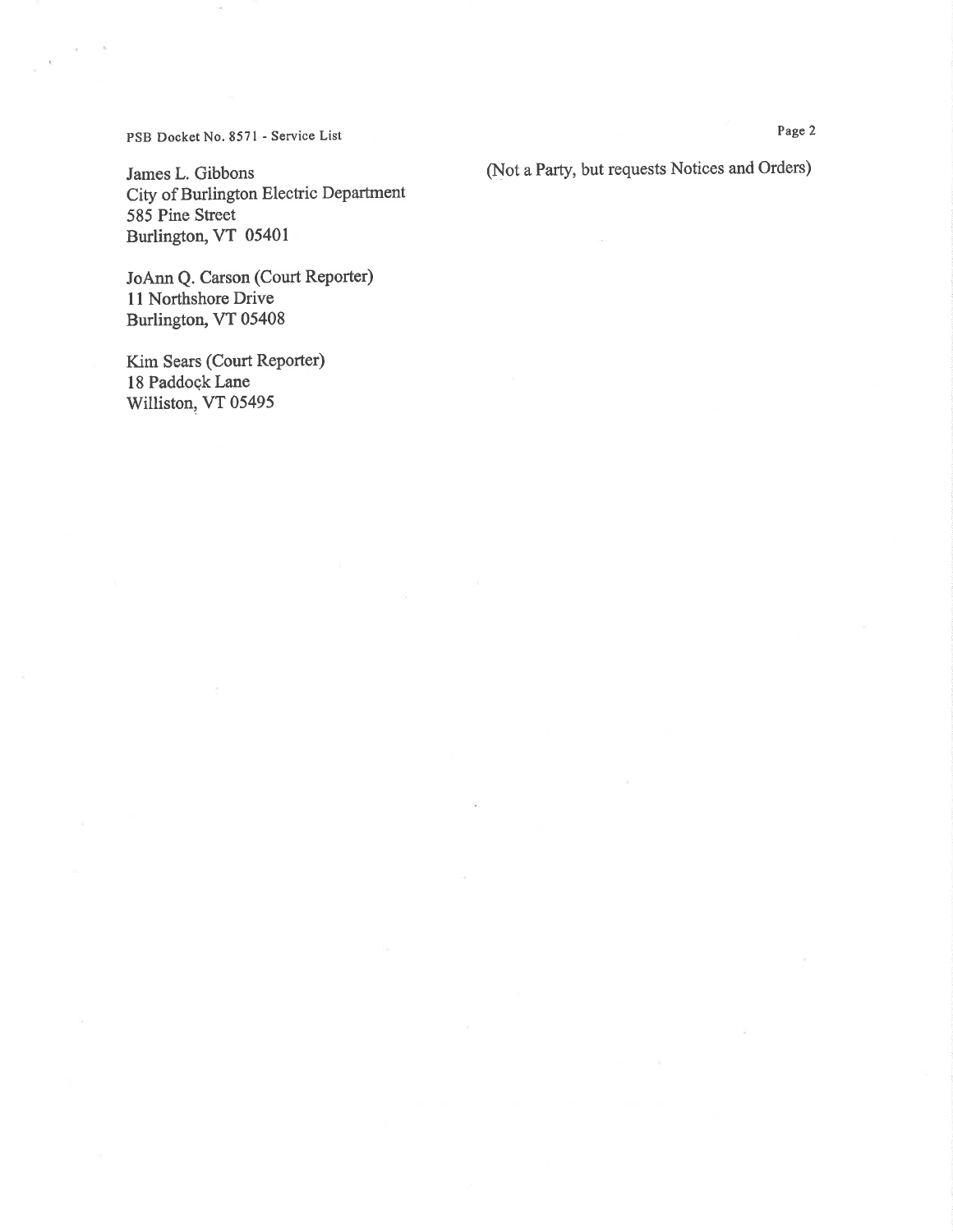#### PSB Docket No. 8816 - Service List - Parties

#### Parties:

 $\lambda = 0$ 

Aaron Kisicki, Esq. Vermont Department of Public Service 112 State Street Montpelier, VT 05620-2601

Leslie A. Cadwell Esq. Alison Milbury Stone, Esq. Legal Counselors & Advocates, PLC PO Box 827 Castleton, VT 05735

Evan Meenan, Esq. Enforcement and Litigation Section Vermont Agency of Natural Resources <sup>1</sup>National Life Drive, Davis 2 Monþelier, VT 05620-3901

Melanie Kehne, Assistant Attorney General Office of the Attorney General 109 State Street Monþelier, VT 05609-1001

Edward Adrian, Esq. Monaghan Safar Ducham PLLC 156 Battery Street Burlington, VT 05401

\*Cindy Ellen Hill, Esq. Hill Attorney PLLC 144 Mead Lane Middlebury, VT 05753

\*Dale E. Azaria, General Counsel Vermont Dept. of Housing & Community Development One National Life Drive, Davis Building, Floor <sup>6</sup> Montpelier, VT 05620-0501

\*Motion to intervene Pending.

lnterested Persons:

James Volz, Margaret Cheney, Sarah Hofmann, Board Members John J. Cotter, Esq., Gregg Faber, Mary Jo Krolewski, David Watts (PSB)

(For Swanton Wind LLC)

(For Agency of Agriculture, Food & Markets)

(For Town of Swanton Selectboard and Planning Commission)

(For Christine and Dustin Lang)

(For Vermont Division for Historic Preservation)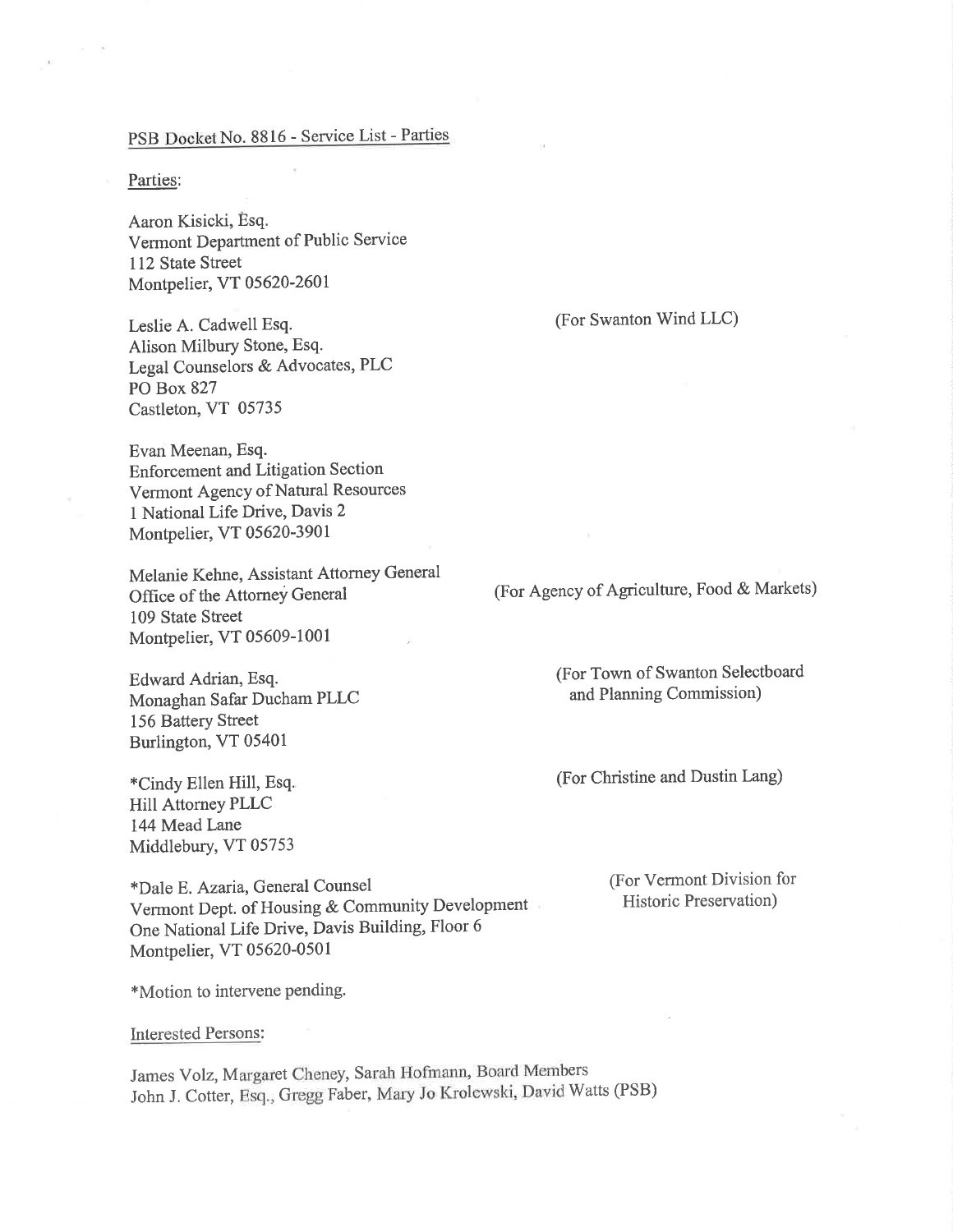#### PSB Docket No. 8816 - Service List - Parties

William H. Rice, A.A.G. Vermont Agency of Transportation National Life Building, One National Life Drive Monþelier, VT 05633-5001

David C. Englander, Esq. Vermont Department of Health 108 Cherry Street Burlington, VT 05401

Brian.and PennY Dubie PO Box 1075 St. Albans, VT 05478

Greg Pierce 12Farrar Street St. Albans, VT 05478-1540

Robert Pforzheimer 339 Michaud Drive Sutton, VT 05867

Sally Collopy 157 Swizler Point Fairfield, VT 05455

Patricia P. Rainville 1952 Sheldon Road St. Albans, VT 05478

Annette Smith, Executive Director Vermonters for a Clean Environment 789 Baker Brook Road Danby, VT 05739

Sara Jane Luneau-Swan 141 Sweet Hollow Road Sheldon, VT 05483

Judith and Patrick Luneau 141 Sweet Hollow Road Sheldon, VT 05483

Fred & Kathy Parks 98 South Street Essex Junction, VT 05452